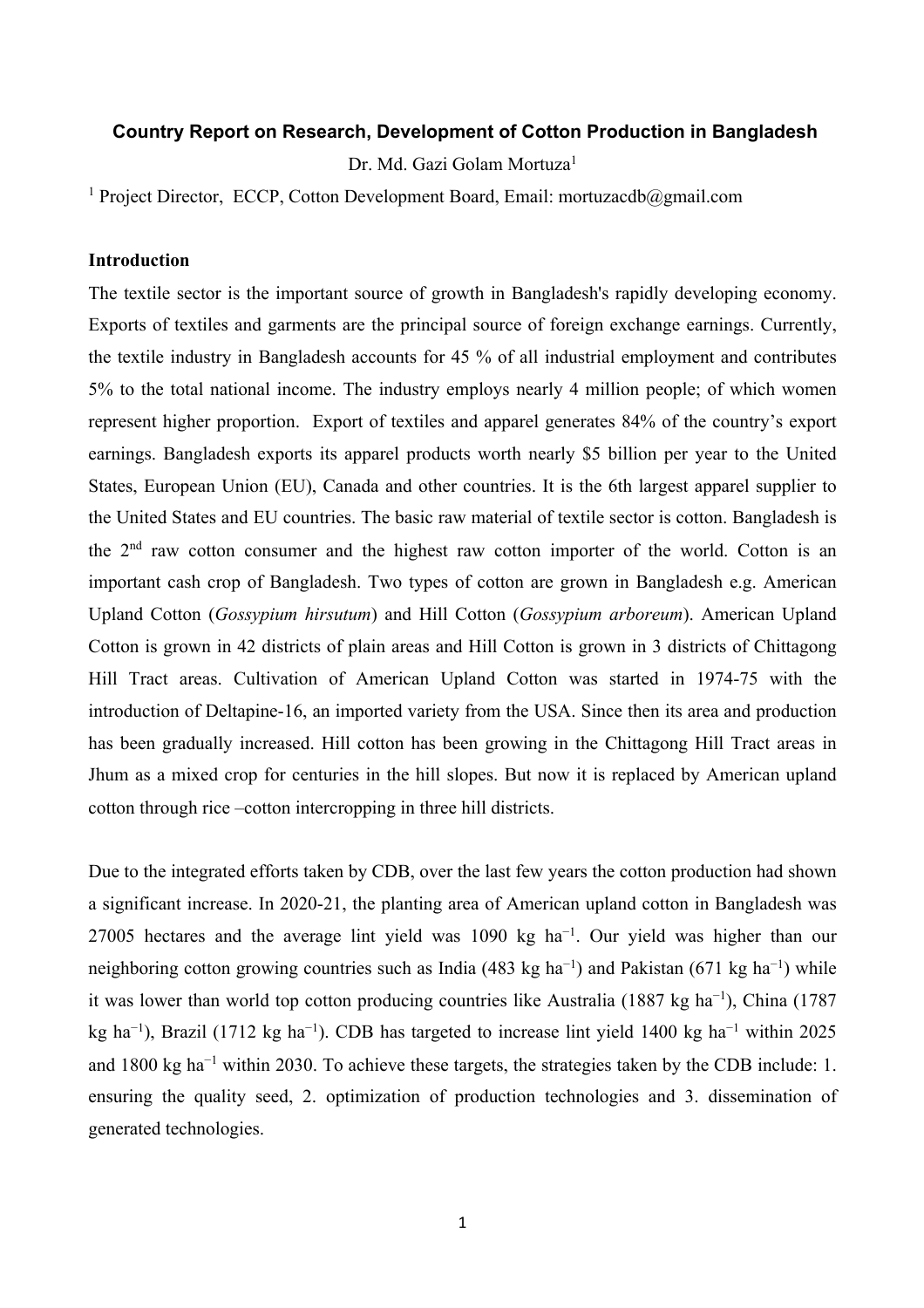#### **1. BANGLADESH AT A GLANCE**

Bangladesh is a unitary, independent and sovereign republic known as the People's Republic of Bangladesh. Bangladesh emerged as an independent country on March 26, 1971. The national flag of the Republic consist of a circle colored by red throughout its area, resting on a green rectangular background. Currency of the country is known as Taka (Tk). The citizens of Bangladesh are known as Bangladeshi. The Republic comprises three basic organs: (1) The legislature (2) The judiciary (3) The executive. The President of Bangladesh is elected by members of Parliaments in accordance with law. He is head of the state. The president acts in accordance with the advice of the Prime Minister. The president appoints the Prime Minister from the Member of Parliament who appears to him/her to command the support of the majority of the members of parliament (MP). The executive power of the Republic is exercised by or on the authority of the Prime Minister. The supreme commander of the defense services vest in the President. No war can be declared and the Republic cannot participate in any war except with the assent of Parliament.

Geographical Location: South Asia, between 20o34' and 26o38' North latitude and between

88o01' and 92o41' East Longitude, consist of food fertile alluvial land.

Boundary: North- India, West- India, South- Bay of Bengal and East- India and Burma.

Capital city: Dhaka

Area: 1, 47,570 sq.km. Or 56, 977 sq. miles.

Total population: Near about 160 million (Muslims - 90%, Hindus- 9% and others-1%).

Annual growth rate: 1.36%

Per capita income: 2554 US dollar.

Climatic variations: The climate of Bangladesh is tropical monsoon marked by sweltering temperature and high humidity. Bangladesh has mainly four seasons. Summer (March-May), Monsoon (June-September), Autumn (October-November) and Winter (December-February).

Rainfall:

1194 mm to 3445 mm (Average during monsoon, June-August).

Humidity:

Highest 99% (July), lowest 36% (December & January).

The Economy:

GDP growth rate: 6.40%.

Growth rate in Agriculture: 3.10%

Contribution of Agriculture in GDP: 12.65%.

Contribution of Garments industries in GDP: 18%

RMG contributes 84% of total export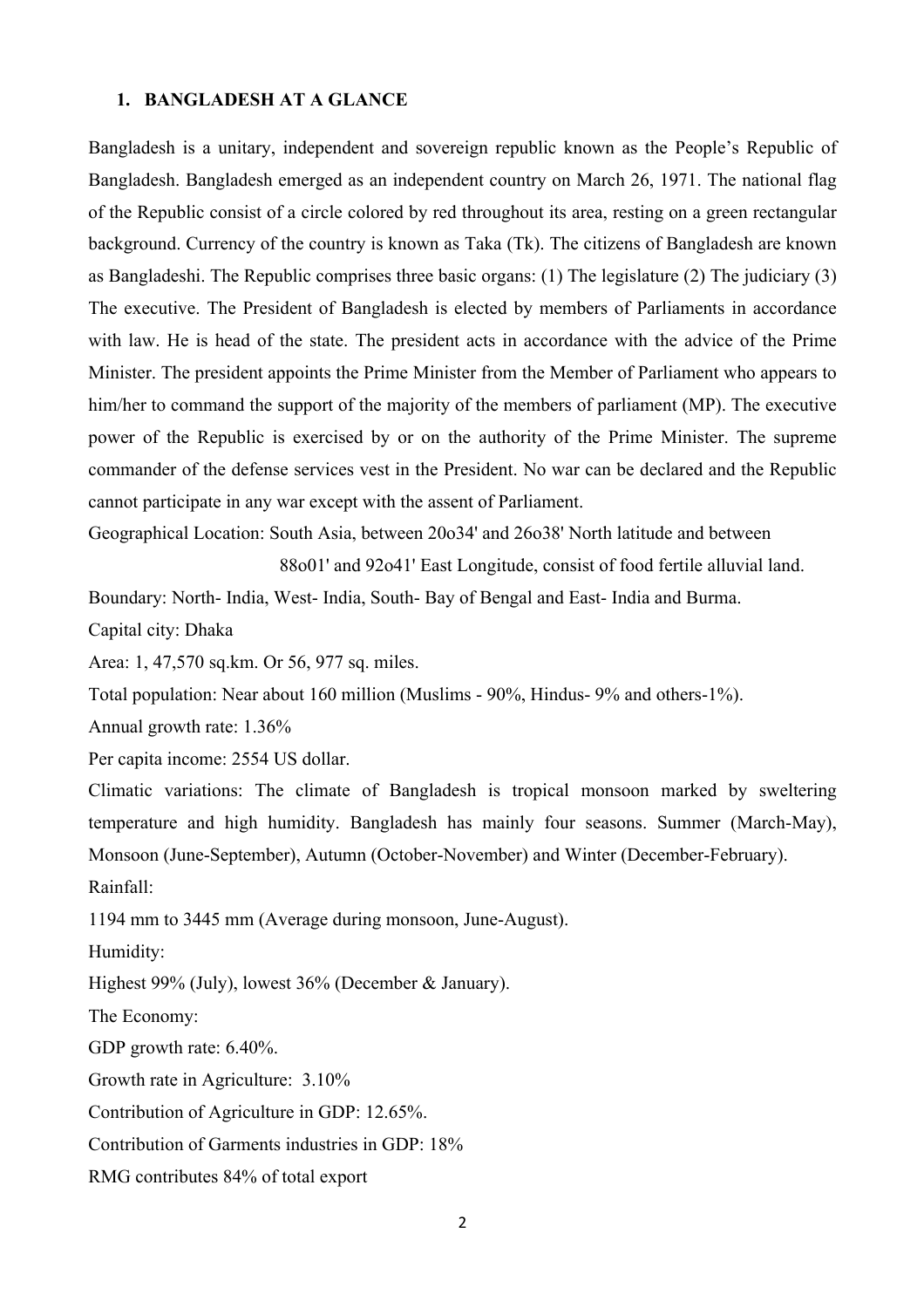# **2. Quality seed production**

Since its establishment in 1972, one of the core activities of CDB is the production of quality cotton seed. CDB maintains 601 cotton genotypes in its germplasm center located at Mahigonj, Rangpur. Continuous efforts are taken by the Cotton Breeders of CDB for the development of high yielding varieties with desirable traits. CDB used to produce breeder seed, foundation seed. For providing the farmers quality cotton seed the main activities of Cotton Development Board are:

- I. variety maintenance & improvement,
- II. seed production and
- III. seed processing.

## **I. Variety maintenance and improvement**

Till to date, CDB has released seventeen high yielding American upland cotton (*Gossypium hirsutum*), three hill cotton (*Gossypium arboreum)* and one hybrid cotton varieties. The key characteristics of the released varieties are given in Table 1. The methods adopted for variety maintenance and improvement are Single Plant Selection, non-replicated progeny row trial, replicated progeny row trial, preliminary yield trial, advanced yield trial and on-farm trial. Hybridization among different parents is done to develop hybrid cotton variety. With the technical support from the International Atomic Energy Agency (IAEA), CDB has adopted mutation breeding for the development of climate resilient cotton varieties (Fig. 1). For the release of Bt cotton regulatory trials are being conducted by the CDB (Fig. 2).

| Variety | Boll/ | <b>Boll</b>  | Plant height | Seed   | Duration of life | GOT $(\%)$ |
|---------|-------|--------------|--------------|--------|------------------|------------|
|         | plant | weight $(g)$ | (cm)         | cotton | cycle            |            |
|         |       |              |              | yield  |                  |            |
|         |       |              |              | (t/ha) |                  |            |
| $CB-1$  | 20    | 4.40         | 115          | 2.10   | 170-180          | 38.00      |
| $CB-2$  | 33    | 5.40         | 121          | 2.00   | 170-180          | 36.47      |
| $CB-3$  | 25    | 5.00         | 90           | 2.30   | 150-165          | 37.00      |
| $CB-4$  | 42    | 6.00         | 134          | 2.25   | 180-200          | 37.86      |
| $CB-5$  | 47    | 5.10         | 133          | 2.00   | 180-195          | 40.00      |
| $CB-6$  | 35    | 5.60         | 129          | 2.50   | 186-200          | 36.85      |
| $CB-7$  | 34    | 5.60         | 121          | 2.50   | 180-195          | 38.53      |

Table 1. Characteristics of cotton varieties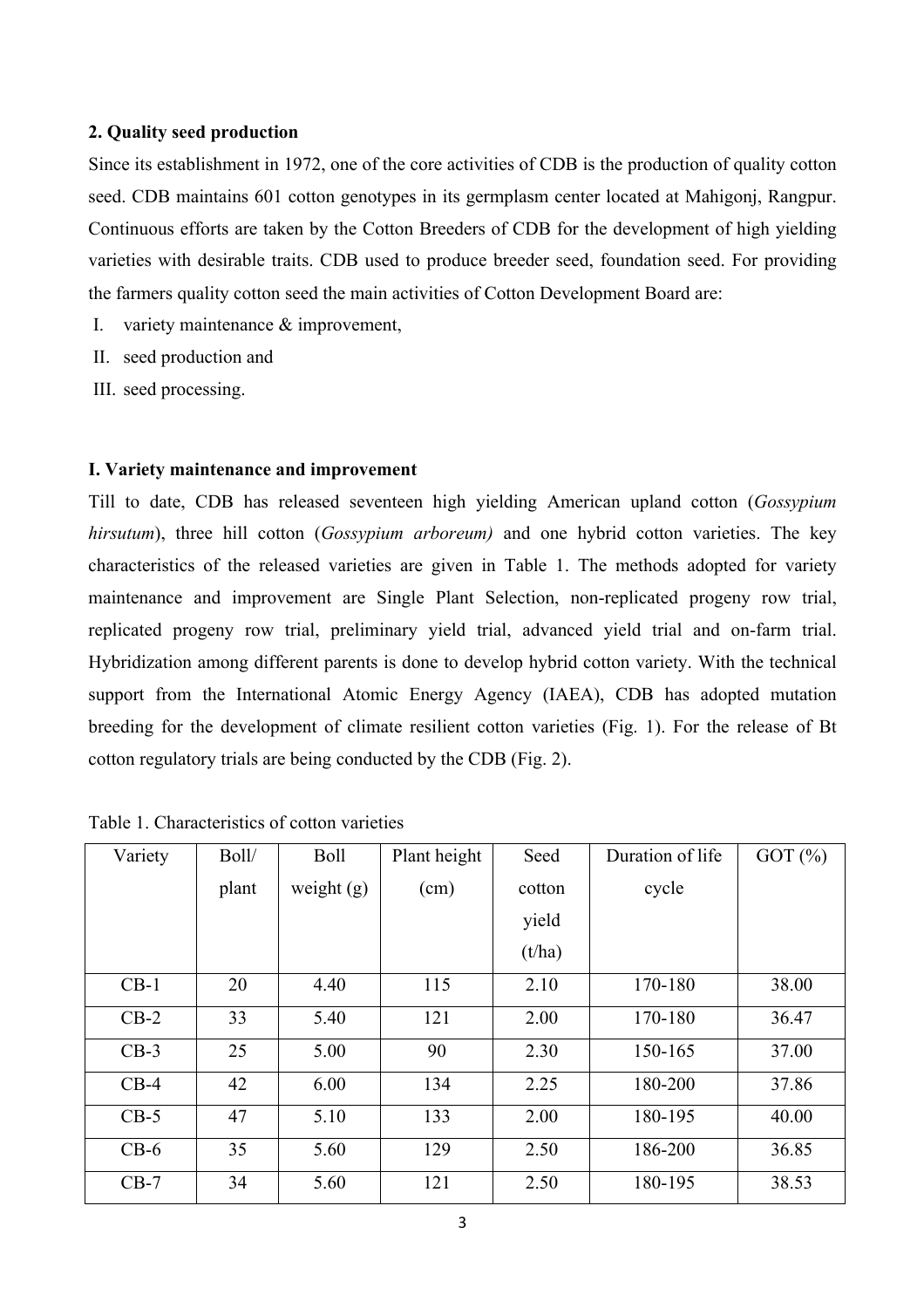| $CB-8$   | 35 | 4.0       | 105 | 2.50    | 180-195 | 35.00 |
|----------|----|-----------|-----|---------|---------|-------|
| $CB-9$   | 44 | 5.80      | 106 | 2.50    | 190-200 | 35.75 |
| $CB-10$  | 42 | 5.50      | 126 | 2.00    | 160-180 | 34.00 |
| $CB-11$  | 43 | 5.70      | 106 | 3.50    | 160-175 | 35.00 |
| $CB-12$  | 40 | 5.50      | 130 | 4.00    | 170-180 | 40.00 |
| $CB-13$  | 40 | 6.00      | 130 | 4.20    | 170-180 | 42.00 |
| $CB-14$  | 45 | 6.00      | 135 | 4.50    | 175-185 | 39.50 |
| $CB-15$  | 40 | 6.50      | 140 | 4.50    | 180-190 | 40.00 |
| $CB-16$  | 40 | 5.5       | 137 | 4.5     | 175-185 | 42    |
| $CB-17$  | 40 | 6.0       | 135 | 4.5     | 180-190 | 42    |
| $HC-1$   | 13 | 2.94      | 205 | 1.80    | 190-195 | 40.50 |
| $HC-2$   | 27 | 3.02      | 206 | 1.60    | 190-195 | 41.00 |
| $HC-3$   | 20 | $4.5 - 5$ | 170 | 2.5     | 170-180 | 46.00 |
| Hybrid-1 | 65 | $6 - 6.5$ | 160 | $5 - 6$ | 165-175 | 42.00 |

# **II. Cotton seed production**

Seed production and distribution is one of the major activities of Cotton Development Board. CDB is the only producer of Breeder and Foundation seeds of cotton in Bangladesh in its research centers. Available areas for of these research centers are given in Table 2.However, truthfully labeled cotton seed are produced under the supervision of CDB field officers through contact farmers. CDB produces breeder seed and foundation seed in two research centers and three seed multiplication farms. Truthfully labeled seed or certified standard seed are produced through contract farmers in selected and isolated seed production blocks. The seed cotton produced by the contact farmers is procured at a relatively higher price.

Table 2. Research Infrastructure of CDB

|                | SL. no. Location                                     | Total Area<br>(acre) | Cultivable area<br>(acre) | Others(acre) |
|----------------|------------------------------------------------------|----------------------|---------------------------|--------------|
|                | <b>Cotton Research Center</b><br>Sreepur, Gazipur    | 59.1                 | 44.1                      | 15.0         |
| $\overline{2}$ | <b>Cotton Research Center</b><br>Sadarpur, Dinajpur  | 50.4                 | 33.1                      | 17.3         |
| 3              | <b>Cotton Research Center</b><br>Jagadishpur Jessore | 61.8                 | 43.7                      | 18.1         |
| $\overline{4}$ | <b>Cotton Research Center</b>                        | 9.3                  | 7.1                       | 2.2          |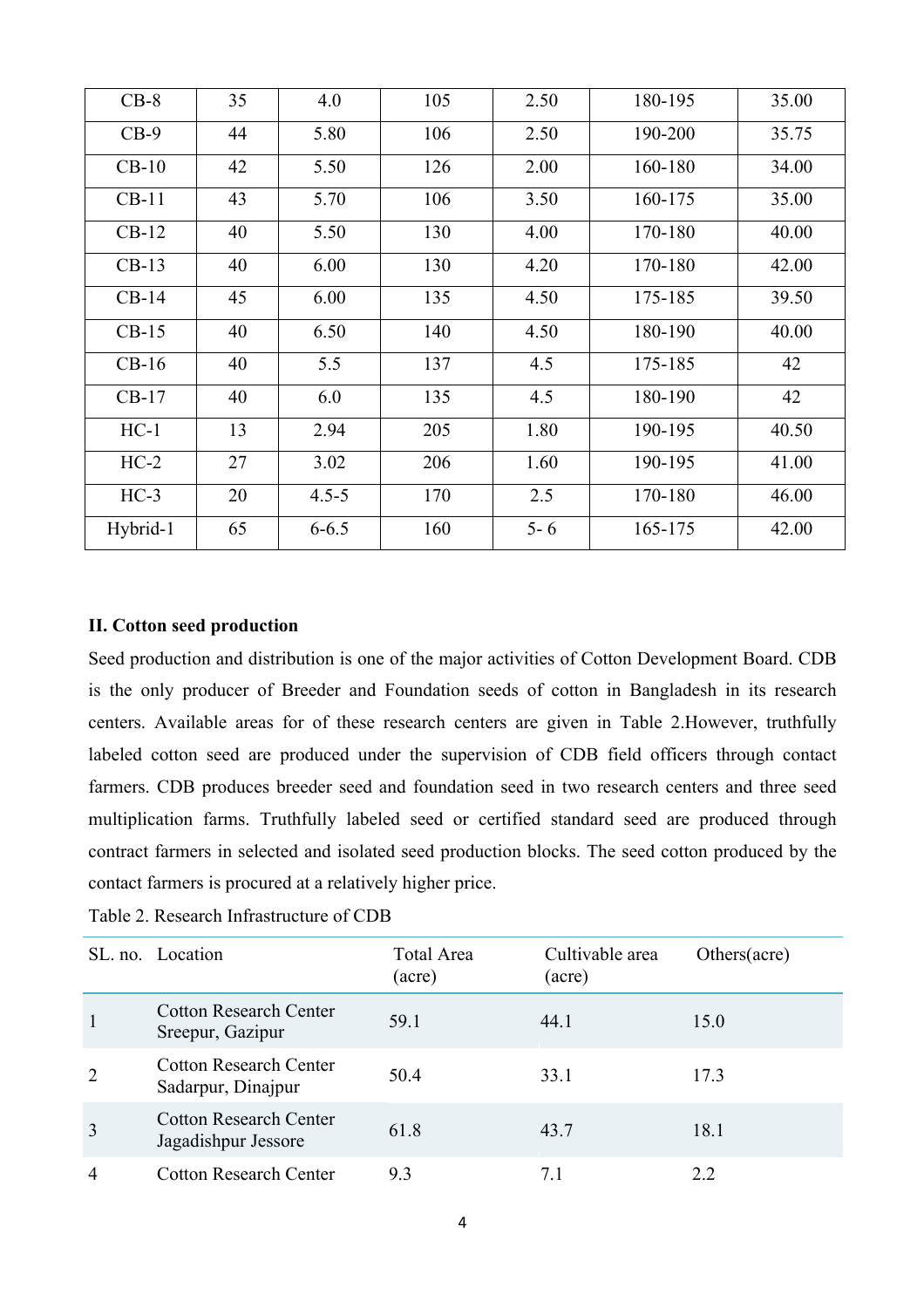| $Total =$       |                                                     | 186.4 | 131.6 | 54.8 |
|-----------------|-----------------------------------------------------|-------|-------|------|
| $5\overline{)}$ | Hill cotton Research Center<br>Balaghata, Bandarban | 5.9   | 3.6   | 2.3  |
|                 | Mahigonj Rangpur                                    |       |       |      |

The quantity of cotton seed produced by CDB over the last ten years is given in Figure 3. In 2009- 2010, 32 tons of cotton seed was produced that increased to 78 tons in 2018-2019. CDB has targeted to produce 100 tons of cotton seed in 2025 and 150 tons of cotton seed in 2030.



Figure 3. Cotton seed production by year

In order to utilize the produced cotton seed, CDB has taken necessary steps to expand cotton growing areas. In 2018-2019, cotton was grown over 44185 hectares of land. CDB has targeted to increase cotton growing areas to 75000 hectares within 2025 and 100000 hectares within 2030. Study on suitability of cotton conducted by the Bangladesh Agricultural Research Council showed that in Kharif 2 season 25.59 Lac hectares of land is highly suitable for cotton cultivation (Fig. 4). However without replacing the food crop from the fertile land, CDB has targeted to expand cotton cultivation in the low productive areas such as drought prone, saline areas in coastal region, and hill tracts.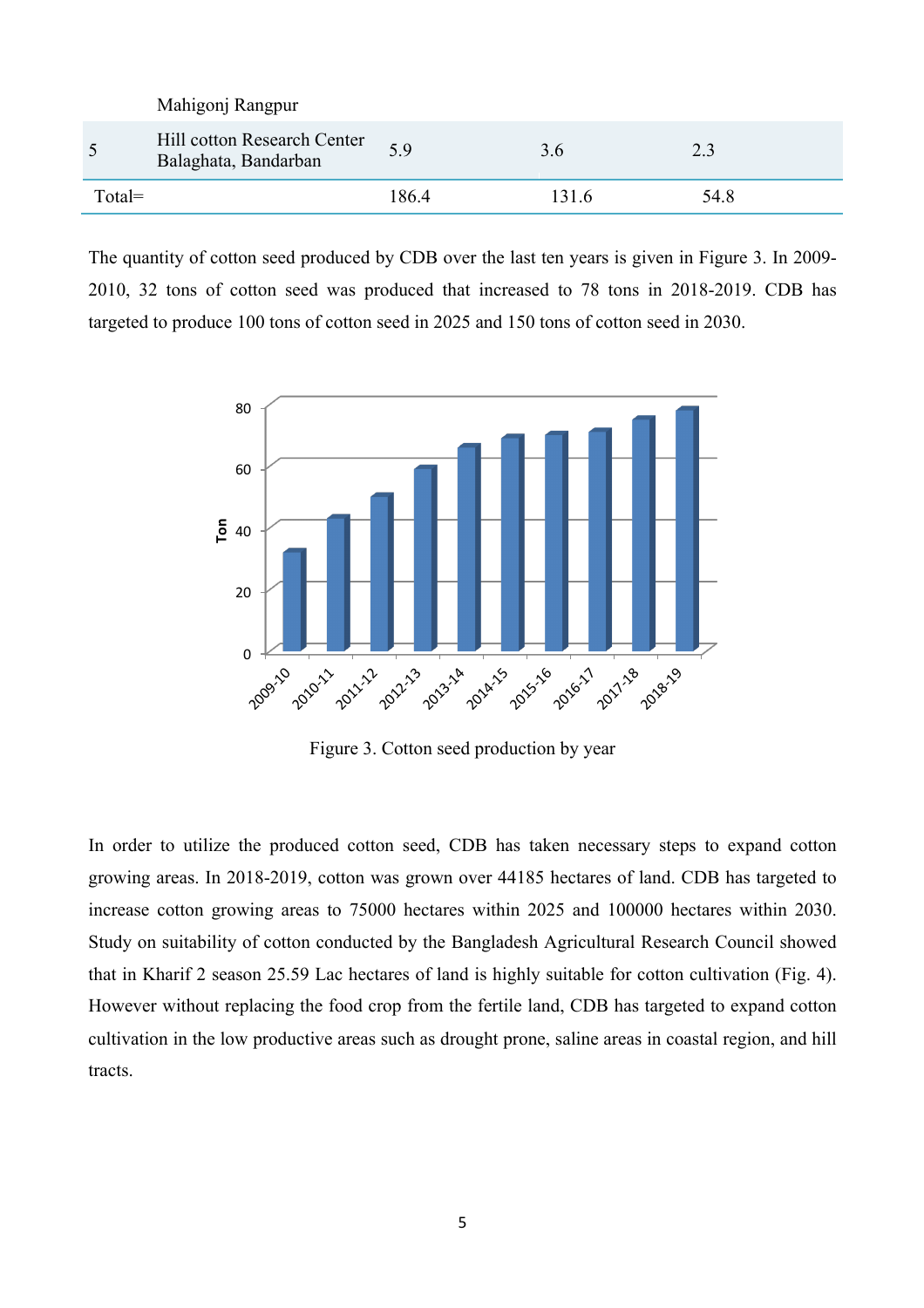

Figure 4. Suitability of cotton in Kharif 2 season

Drought prone areas are mainly located in the north-western and northern regions of Bangladesh and spread over an area of 5.46 million ha. Among the regions, north-western Barind tract is specially drought prone. In these areas the severity of drought is increasing day by day due to the impact of climate change. Improvement of cotton genotype tolerance to drought has received increasing attention in crop improvement programs of CDB. The marked genetic variability in desirable traits among cotton germplasm has great potential for exploitation through conventional and/or molecular breeding approaches.

The coastal region covers almost 29,000 sq. km i.e. about 20% of the country with more than 30% of the cultivable lands of the country. About 53% of the coastal areas are affected by salinity.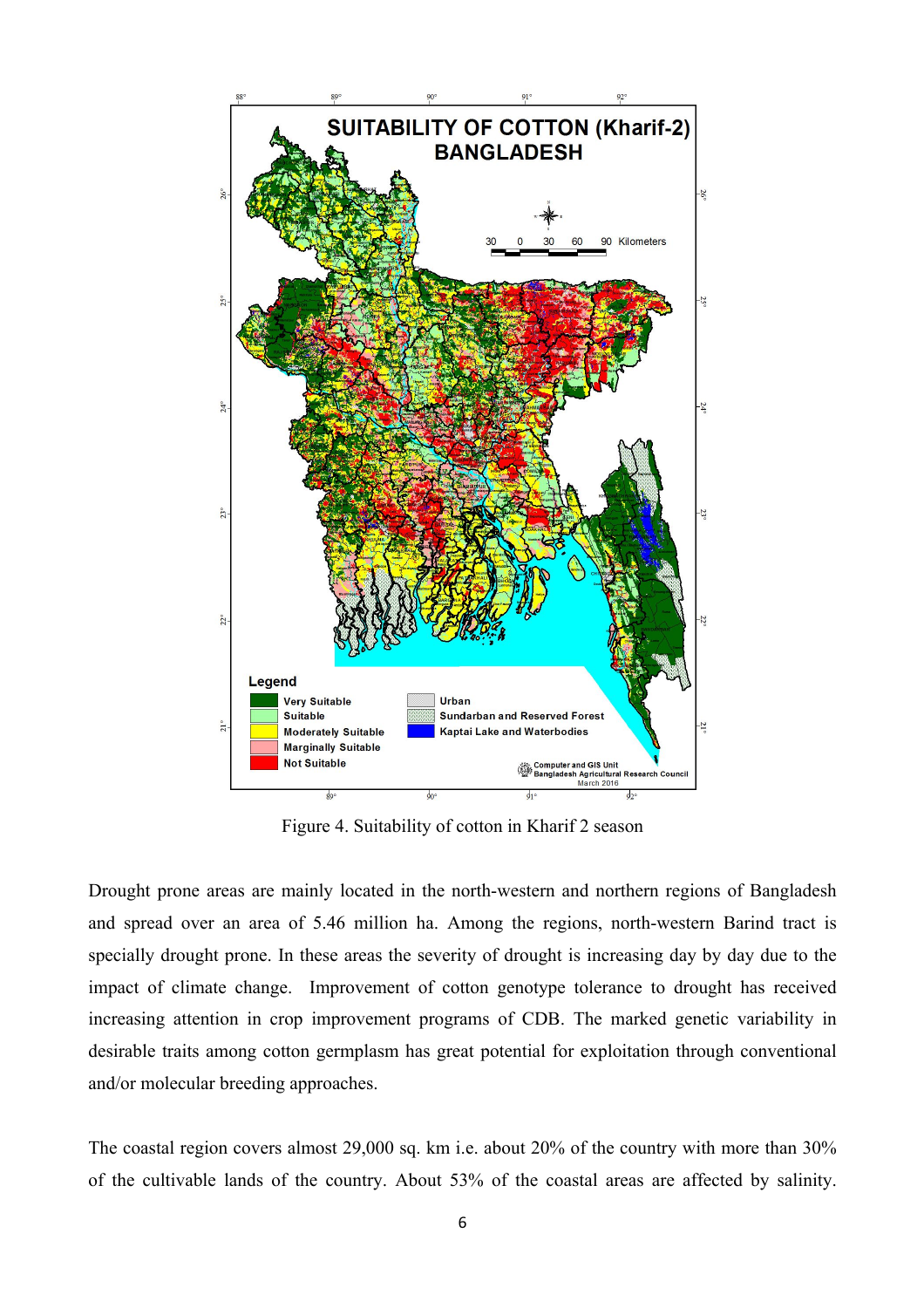Agricultural land use in these areas is very poor, which is much lower than country's average cropping intensity. Although, cotton is considered a pioneer crop in reclamation of saline soils, its growth and development as well as yield and fiber quality are adversely affected by excessive soil salinity. Development of salt tolerant cotton varieties was initially attempted by CDB through direct selection from the existing cotton varieties and germplasm.

Chittagong Hill Tracts (CHT) is the extensive hill area located in the southern eastern part of Bangladesh. The area of the Chittagong Hill Tracts is about 13,184 sq km. Shifting agriculture (jhum) is still the dominant cultivation systems in this region. Cotton is grown as a component crop of Jhum. Several adaptive trials were conducted by CDB in the hill slope and generated rice - cotton intercropping technology, as an alternative option, which provide more yield and income to the hill farmers.

For successful expansion of cotton cultivation in low productive areas, CDB has taken intensive program to produce quality seed combining the advance biotechnology tools with traditional knowledge as well as initiated collaborative work with international development partners.

## **III. Cotton Seed processing**

Harvested seed cotton contains seed and lint. Cotton seed and lint are separated by ginning machines at five cotton research centers of CDB. In addition to that CDB has eleven ginning center across the country. After ginning, cotton seed is processed and stored in the ginning centers for distribution among the farmers in the next crop season. Seeds are distributed to the farmers through the unit and sub-unit offices.

# **3. Optimization of production technologies:**

To generate cotton production technologies, CDB has been conducting research since 1991. CDB conducts research to develop hybrid and short duration high yielding cotton varieties with desirable fiber characteristics, to generate agronomic management technologies to increase productivity, integrated management of soil fertility combining organic and inorganic sources of fertilizer, development of bio-pesticide in controlling cotton insect pest, cotton disease management, identification of cotton seed health and identification of the factors affecting the cotton fiber quality. Besides, research on stress management has been prioritized to expand cotton cultivation in the hill, char, saline and drought areas combining the traditional knowledge and skill with advanced biotechnology tools. Recently, Bt cotton research was initiated by CDB to introduce Bt cotton in Bangladesh. Moreover, in order to develop drought tolerance cotton varieties, CDB has commenced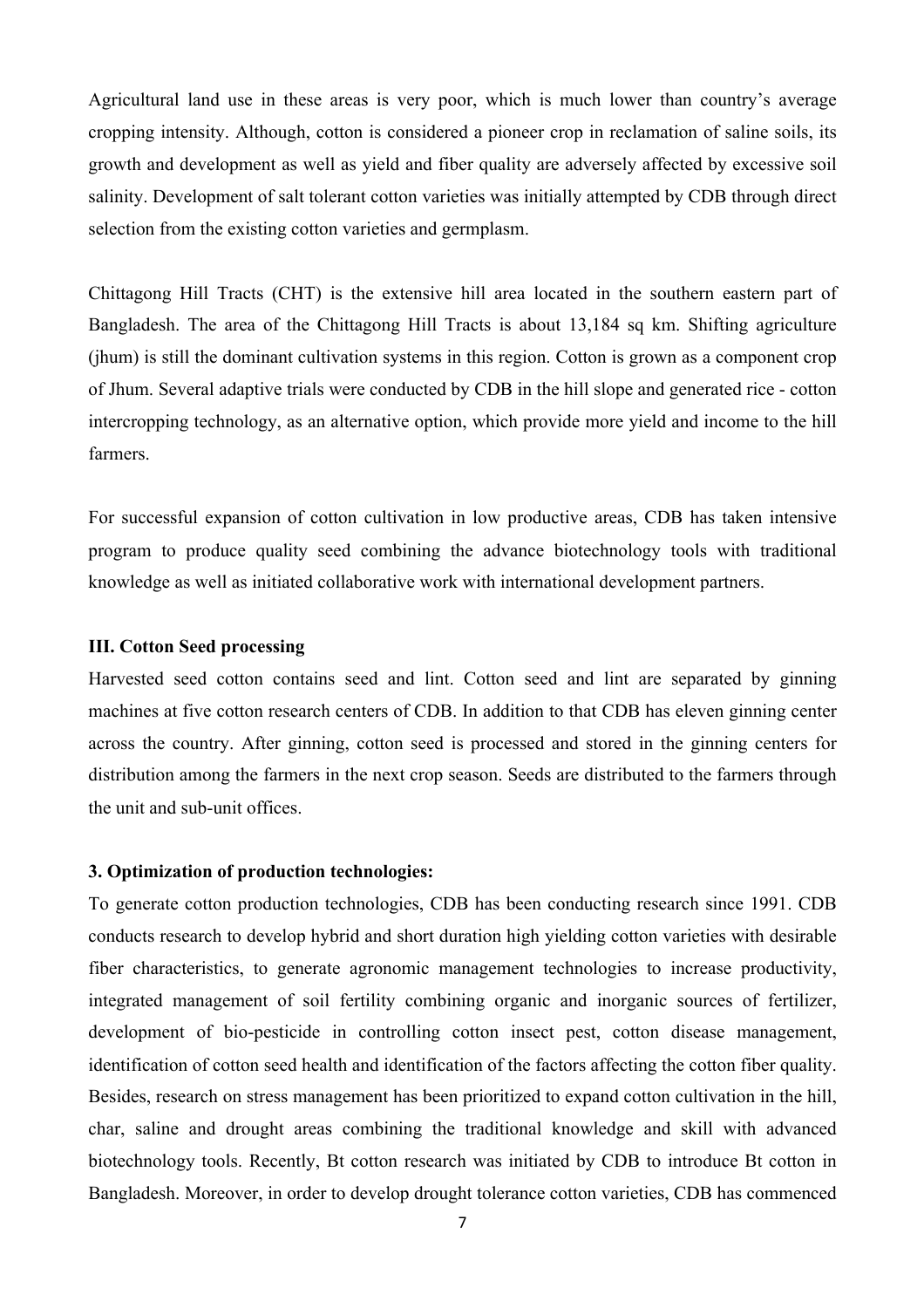mutation breeding program. Cotton research has been conducting in 5 disciplines (Breeding, Agronomy, Entomology, Pathology and Soil Science) at the research farms/centers. Research on upland cotton is conducted at Mahiganj (Rangpur), Sripur (Gazipur), Sadarpur (Dinajpur) & Jagadishpur (Jessore) research farm/centre. While research on Hill Cotton is conducted at Hill Cotton Research Center located at Balaghata, Bandarban and 3 Sub-Centers (Raicha, Bandarban; Kawkhali, Rangamati & Matiranga, Khagrachari). Till to date CDB has generated 56 technologies (Table 3).

| Sl. No. | Discipline      | No. of Achievement |  |
|---------|-----------------|--------------------|--|
|         | <b>Breeding</b> | 21 varieties       |  |
|         | Agronomy        | 18 technologies    |  |
| 3.      | Entomology      | technologies       |  |
| 4.      | Soil Science    | 10 technologies    |  |
| ບ.      | Pathology       | 2 technologies     |  |

Table 3. Technologies generated by the Cotton Research in Bangladesh

#### **4. Dissemination of generated technologies**

For the dissemination of the generated technologies, CDB provides extension services to the cotton farmers in 32 districts and 112 upazilas of the country. Extension activities are implemented through four Regional Offices (located at Jessore, Rangpur, Dhaka and Chittagong) and 13 Zonal Offices those are located at Jashore, Kushtia, Jinaidah, Chuadanga, Rajshahi, Bogra, Rangpur, Thakurgaon, Mymensingh, Dhaka, Rangamati, Khagrachari and Bandarban). Each zone is divided into units/sub-units depending on the intensity of cotton cultivation. Total number of unit/sub-unit offices is 181. Each unit is headed by a Cotton Unit Officer and a Sub-unit is headed by a Storecum-Field man or Assistant Cotton Unit Officer. Unit / Sub-unit offices are the basic grass root level extension offices of CDB. Main extension activities at the field level are to motivate farmers to grow cotton, transfer of improved production technology and advisory services to the cotton farmers through regular field visit by the grass-root level extension workers i.e. Cotton Unit officers, Store-cum-Field man and Assistant Cotton Unit Officers. Extension workers interact with the cotton farmers individually and as well as in groups. Demonstration plots are established in the units/sub-units.

Cotton is a cash crop and involved in international trade, therefore, its marketing system is relatively complex. The marketing and processing of cotton starts from the farm gate after harvest of cotton and goes through various steps of processing. Private ginners provide ginning facilities of the seed cotton harvested by the cotton growers. Ginning is a process to separate seed and fiber. There are around 20 number of private ginners in the main cotton growing areas who procure seed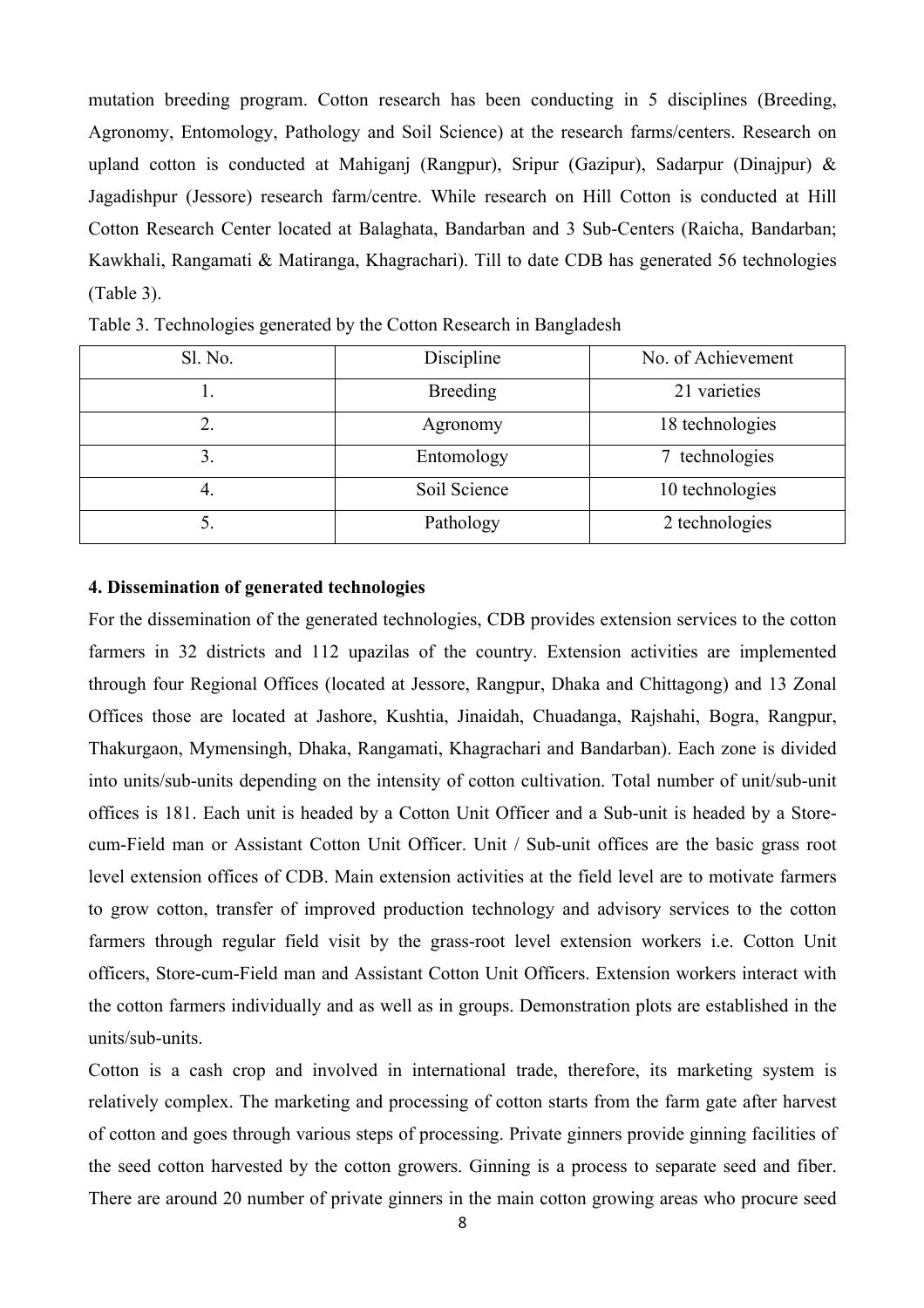cotton from cotton growers. These are the middle stage processing centre for the seed cotton produced by the farmers and they play important role for cotton production and marketing. After ginning, fiber is sent to the spinning mills and seed is used for oil extraction by expeller. The crude oil is than brought to the oil refinery factory to produce edible oil. The oil cake is used for animal or fish feed.

## **5. Intercropping:**

Cotton is a long duration crop. It will take at least 5-6 month from sowing to harvest. Generally, cotton is sowing a wide range of distance (90cm x 60 cm). To make the crop more profitable and to provide additional income to the farmers, the introduction of inter and relay cropping with well experienced management practices have open up a new hope of better competitiveness of cotton crop in cotton cultivation. So, much emphasis and stress have been given to inter and relay cropping of cotton for getting more total income from the same piece of land. This system of cotton cultivation has already gained popularity due to the rational and tireless efforts of CDB extension staff. Among the inter crops Amaranths sp. (Red amaranth, amaranth), radish (as leafy vegetables), onion, mungbean, chili, turmeric, ginger etc. have been successfully cultivated as inter and relay crops with cotton. Farmers are getting about 25% more net profit by growing different leafy vegetables and about 50% by growing turmeric/ginger with cotton. Sowing of wheat between cotton rows in November also revealed encouraging results. Inter cropping of ground nut with cotton was also reported to give more total income over the sole cotton.

| Sl.no. | Name of Nutrients | Dose kg/ha | Forms of fertilizer    |
|--------|-------------------|------------|------------------------|
| 1.     | N                 | 105        | Urea                   |
| 2.     | $P_2O_5$          | 35         | Triple Super Phosphate |
| 3.     | $K_2O$            | 100        | Muriate of Potash      |
| 4.     | S                 | 18         | Gypsum                 |
| 5.     | Zn                | 7.2        | Zinc sulphate          |
| 6.     | Mg                | 3.7        | Magnesium sulphate     |
| 7.     | B                 | 3.4        | <b>B</b> orax          |
| 8.     | Organic matter    | 6000       | Cow dung               |

Table 4: Fertilizer Management of upland cotton: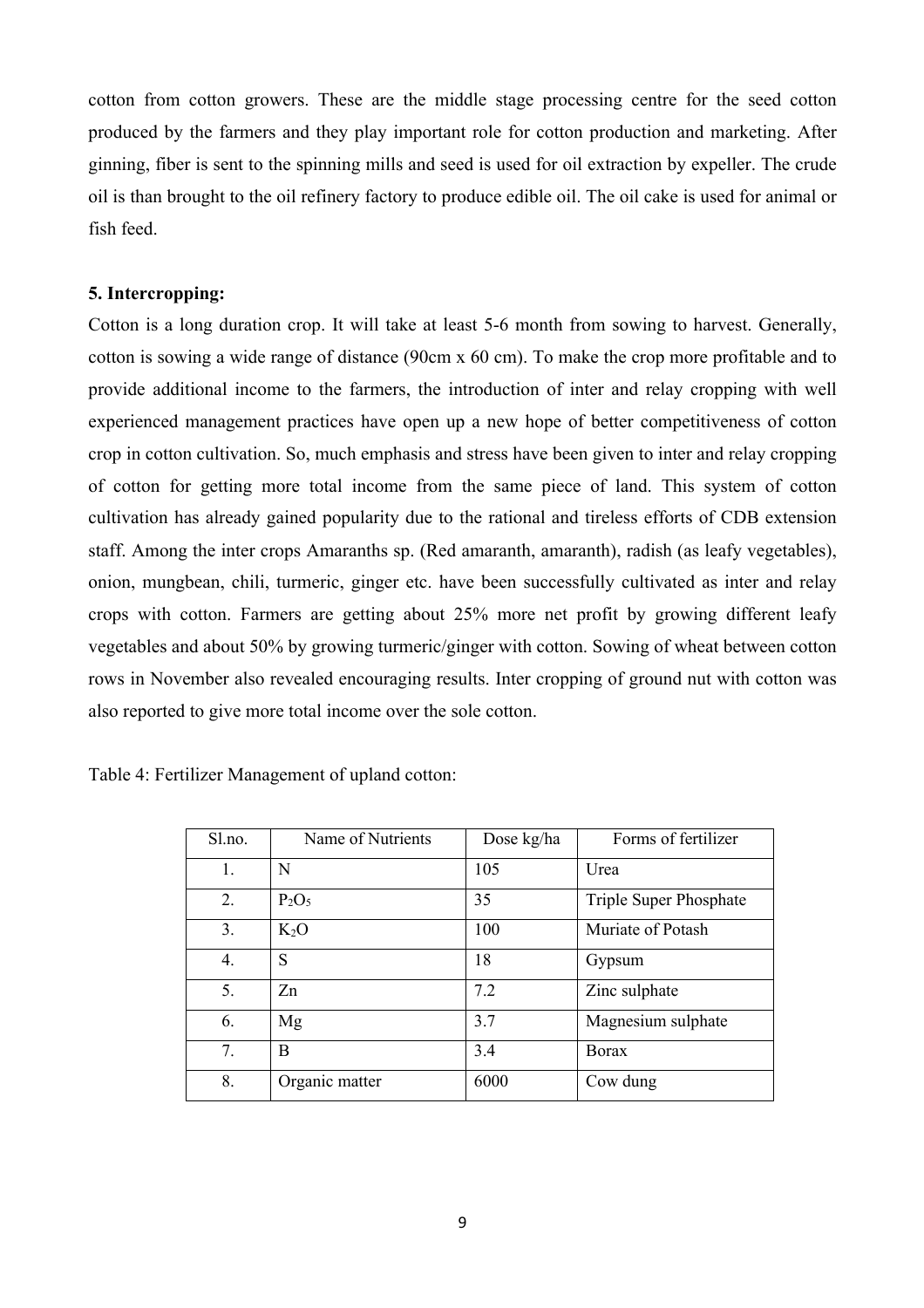N, P2O5, K2O, Zn, Mg, Boron in the form of Urea, Triple Super phosphate, Muriate of Potash, Gypsum, Zinc Sulphate, Magnesium Sulphate, and Borax respectively and Cow dung are being used by the farmers. One fourth of Urea(N) & MOP(K2O) from total requirement, and total amount of required TSP(P2O5), Gypsum(S), ZnSo4(Zn), Mgso4(Mg) and Borax(B) and full of Cow dung are applied at the time of sowing. The rest quantity of Urea (N) & MOP (K2O) applies as side dress in three equal splits after 20, 45 and 65 days after sowing.

## **6. Hill Cotton: (Gossypium arboreum)**

Cotton is important crop in hill farming. Hill cotton is grown in three hill districts of Bangladesh (Khagrachari, Bandarban and Rangamati) since the prehistoric time. Hill cotton is a long duration crop and generally hilly farmers grow cotton in (shifting cultivation) which is locally called jhum i.e they cultivate cotton with other crops like rice, maize, chilies, sesame, ladies finger, marpha, arhor etc. in the same pit at a time in the hill slopes and harvested sequentially. The short staple, coarse type Hill cotton has demand in external market besides its local use for handloom clothes in hill districts. Some quantities of Hill cotton is exported to other countries. The yield of Hill cotton is generally very low and varied widely over the years. The season for the Hill cotton is from May-October.

### **7. Cotton Oil & Oil Cake**

Private ginneries produce cotton crude oil. Some of them are used in soap industries and rest of the crude oil is refined by refine industry for edible purpose. The speller machine used by the ginneries for oil extraction, which can extract 15 to 18% crude oil from cotton seeds. Cotton oil refinery industry can produce 78 to 80 kg refined oil from 100kg crude oil. The oil cake is generally used for livestock feeding. Cotton oil cake has high demand in the market for multiple uses. Rural based ginning facilities and cotton oil processing plants is promoting rural industries and creates employment opportunity. This will have very significant social and economic impact both at the farmer level, regional level as well as macro level.

#### **8. Hybrid Cotton Production**

CDB has so far evaluated hybrids cotton varieties provided by different seed companies since 2006. Their yield performance was much higher than the local inbred varieties. These were supposed to give 40-45% higher yield than the CDB existing varieties. But the seed costs of hybrids are much higher than open pollinated varieties. However, CDB is still searching superior cotton hybrids for improvement of yield per unit area and uniformity in growth, flowering and first boll-split.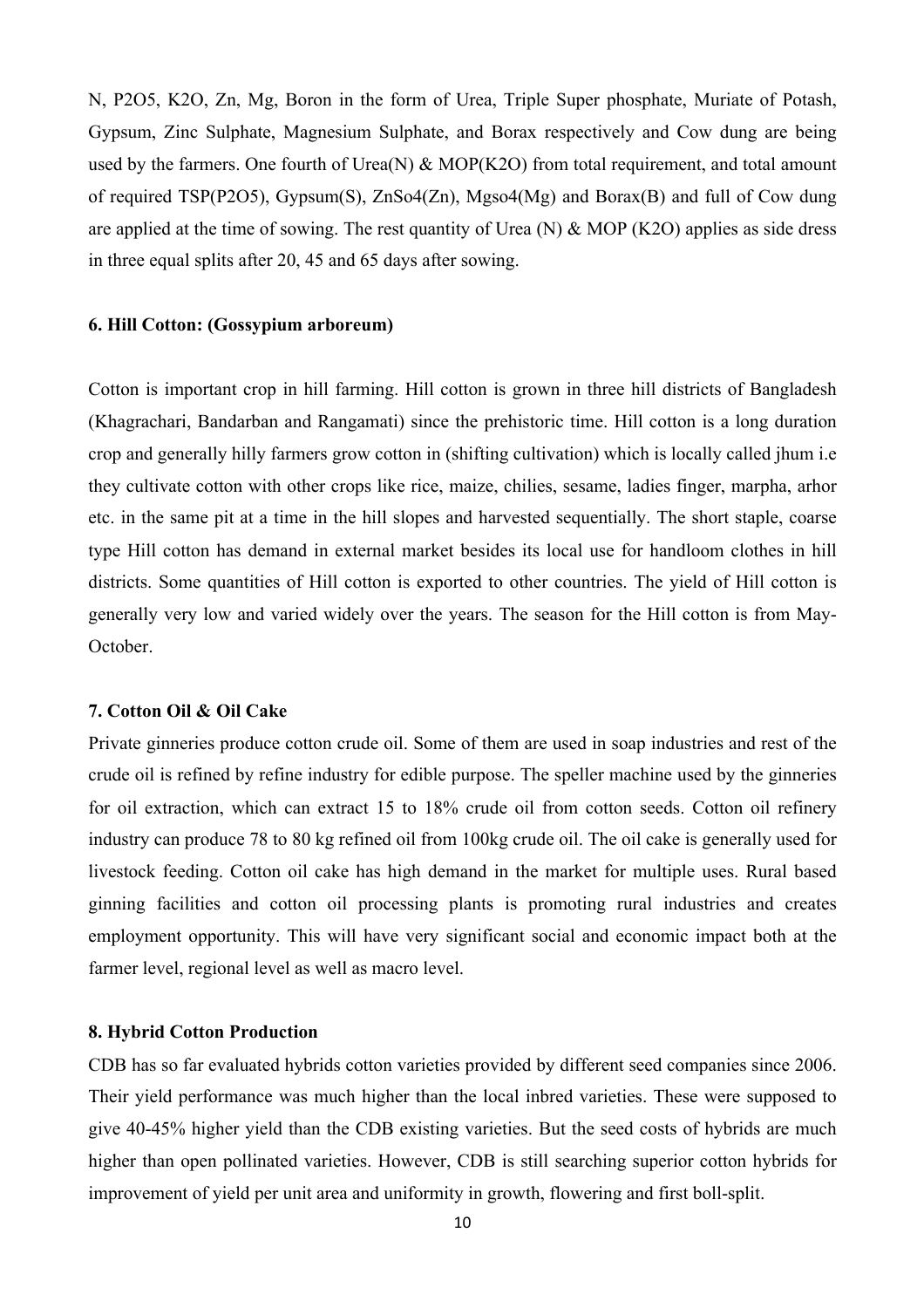# **9. FUTURE DIRECTION**

## **Cotton to Fit into Farmers' cropping patterns**

The land resource is very much limited in the country. Cropping intensity of Bangladesh is very high (about 180%). Farmers expect to have maximum total return from their land in a given time period. Many farmers show reluctance in cotton cultivation for its long maturation period of about 6 months. As such, a short duration variety of around 4.5 months combined with moderate yield is very much needed to satisfy the long felt demand of farmers. This type of variety may be accommodated very effectively in the cropping patterns of northern districts particularly where winter comes earlier than the other parts of country. More emphasis will be given on the aspect of research.

#### **Insect/Pest Issue**

Sucking pest infestation at an early stage of crop growth is quite hazardous and very often escapes the notice of farmers causing heavy damages to the non-hairy cotton varieties under cultivation in the country. Cultivation hairy variety is most effective measure in controlling the infestation. Work on this dimension of research is going on since 1985. A highly tolerant variety to sucking to sucking pest attack associated with higher yield is yet to be found out. The newly evolved variety CB-18 is moderately tolerant Jassid. Research in this line would be strengthening to find out a Jassid tolerant cotton variety with high yield potential.

Bollworm especially American bollworm is another virulent insect causes most of the damages to cotton crop. Hand picking of larvae followed by use of insecticides at economic injury level under the IPM concept is found to be very effective and economical in controlling the attack of this insect. However, farmers are not to be attentive in adopting this method. The farmers spraying insecticides, which is not very effective neither the practice is economic. The farmers needed training in this area as well as well as they are to be motivated for effective control of bollworm.

# **Conclusion**

Cotton contributes in our society in various ways. Cotton increases food security of the rural farmer's in many ways. Cotton seed is sown manually in furrow by maintaining  $90 \times 45$  cm spacing. At the early growing stage of cotton, intercropping with vegetables, chili, mungbean is adopted by the farmers of Bangladesh. Moreover, relay cropping of turmeric, ginger, banana, chili, wheat and sugarcane also gains popularity among the farmers. These practices by increasing farmer's income, improve the farmer's food purchasing capacity.